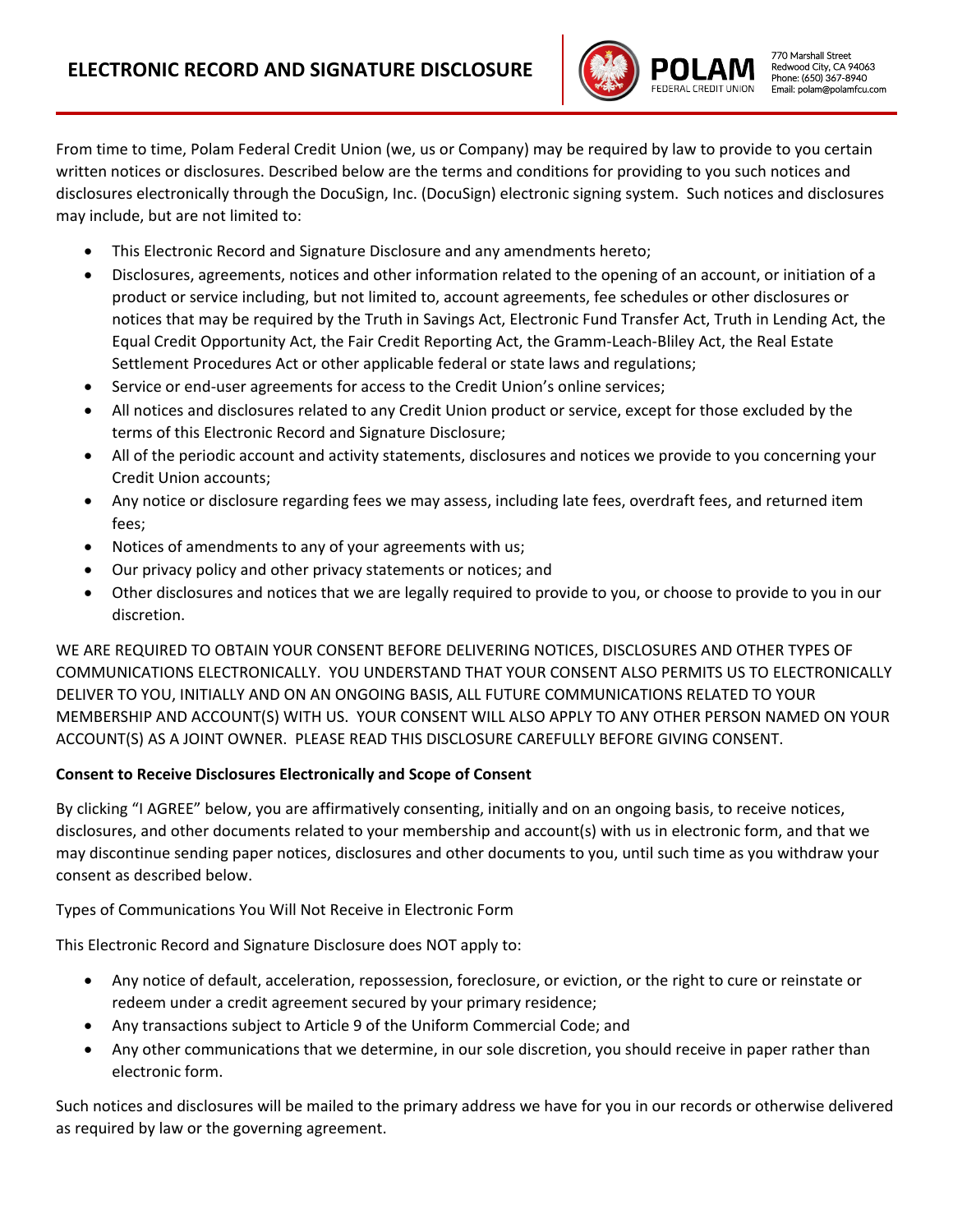### **Your right to receive paper copies**

We will not send you a paper copy of any document that has been provided to you in electronic form, unless you request it or we otherwise deem it appropriate to do so. At any time, you may request from us a paper copy of any record provided or made available electronically to you by us. You will have the ability to download and print documents we send to you through the DocuSign system during and immediately after signing session and, if you elect to create a DocuSign signer account, you may access them for a limited period of time (usually 30 days) after such documents are first sent to you. After such time, if you wish for us to send you paper copies of any such documents from our office to you, you will be charged a \$0.00 per-page fee.

To request delivery of a paper copy of a notice or disclosure previously provided to you electronically, you must send us an e-mail to documents@polamfcu.com and in the body of such email you must identify the specific record requested along with your e-mail address, full name, US Postal address, and telephone number. We will bill you for any fees at that time, if any, in accordance with our Schedule of Fees.

### **Withdrawing your consent**

If you decide to receive notices and disclosures from us electronically, you may at any time change your mind and tell us that you want to receive required notices and disclosures only in paper format.

To inform us that you no longer want to receive future notices and disclosures in an electronic format you may:

i. decline to sign a document from within your DocuSign session, and on the subsequent page, select the check-box indicating you wish to withdraw your consent, or you may;

ii. send us an e-mail to documents@polamfcu.com and in the body of such request you must notify us that you no longer wish to receive notices and disclosures in an electronic format and provide your e-mail, full name, US Postal Address, and telephone number. We do not need any other information from you to withdraw consent.

As a result of you withdrawing your consent to receive documents in an electronic format, your transactions may take a longer time to process because we will need first to send the required notices or disclosures to you in paper format, and then wait until we receive back from you your acknowledgment of your receipt of such paper notices or disclosures.

We will not impose any fee to process the withdrawal of your consent to receive electronic Communications.

At our option, we may treat your provision of an invalid e-mail address, or the subsequent malfunction of a previously valid e-mail address, as a withdrawal of your consent to receive electronic Communications. Any withdrawal of your consent to receive electronic Communications will be effective only after we have had a reasonable period of time to process your request. Your consent will remain in force until withdrawn in the manner provided in this section.

### **All notices and disclosures will be sent to you electronically**

Except where expressly provided herein, or unless you tell us otherwise in accordance with the procedures described herein, we will provide electronically to you through the DocuSign system all required notices, disclosures, authorizations, acknowledgements, and other documents that are required to be provided or made available to you during the course of our relationship with you. To reduce the chance of you inadvertently not receiving any notice or disclosure, we prefer to provide all of the required notices and disclosures to you by the same method and to the same address that you have given us. Thus, you can receive all the disclosures and notices either electronically or in paper format through the paper mail delivery system.

# **How to contact Your Credit Union?**

You may contact us to let us know of your changes as to how we may contact you electronically, to request paper copies of certain information from us, and to withdraw your prior consent to receive notices and disclosures electronically as follows: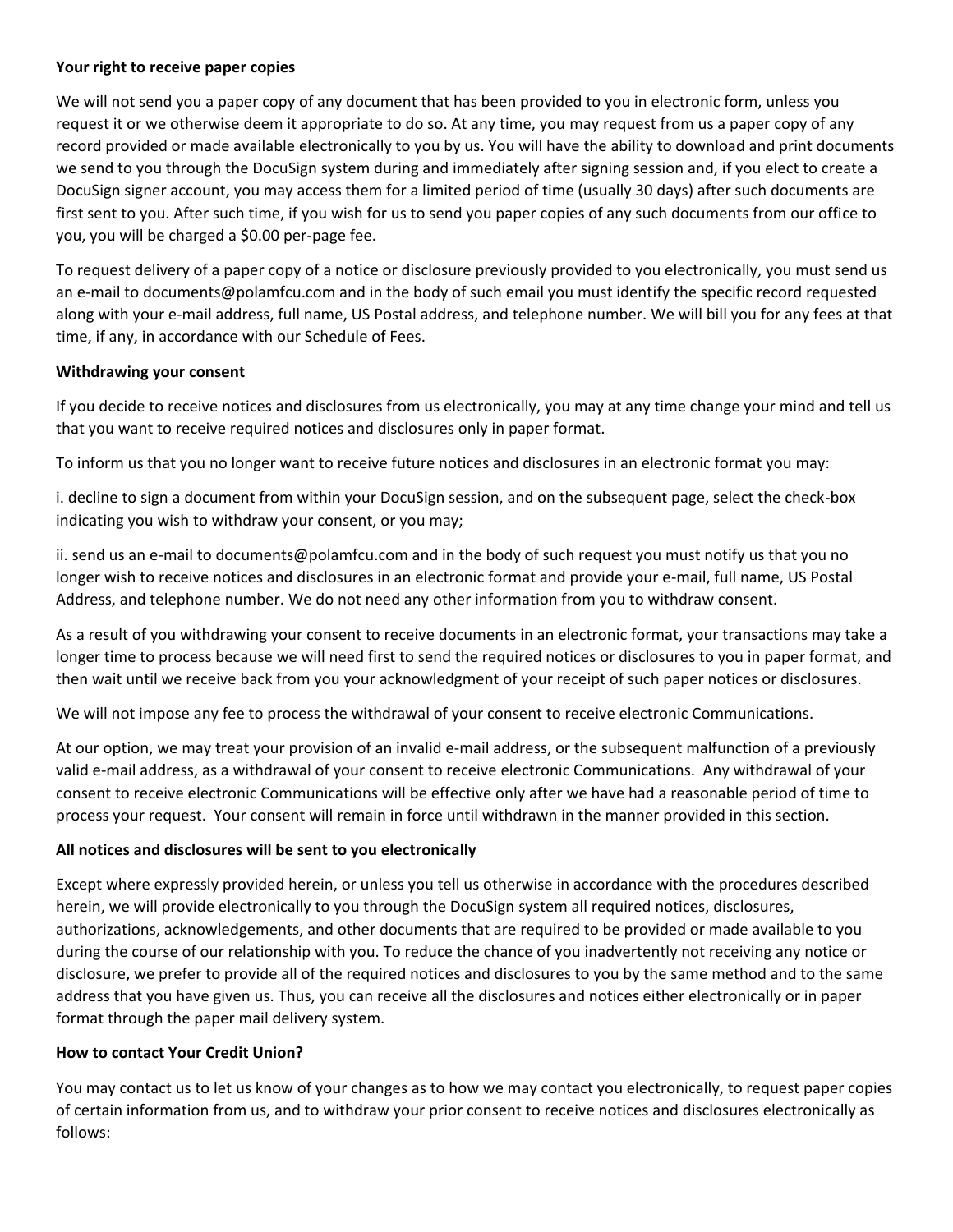- To contact us by email send messages to: documents@polamfcu.com
- To contact us by phone contact us at: for California (650) 367-8940
- To contact us by mail send correspondence to: Polam Federal Credit Union, 770 Marshall Street, Redwood City, CA. 94063

### **To advise Polam Federal Credit Union of your new e-mail address:**

You agree to provide us with and maintain a valid, active e-mail address. You must promptly notify us of any change in your e-mail address. To notify us of a change in your e-mail address, you must send an email message to us at documents@polamfcu.com and in the body of such request you must state: your previous e-mail address, your new email address. We do not require any other information from you to change your email address. Your updated information will take effect a reasonable time after we have received your notification. We are not liable for any thirdparty incurred fees, other legal liability, or any other issues or liabilities arising from statements or notifications sent to an invalid or inactive e-mail address that you have provided.

In addition, you must notify DocuSign, Inc. to arrange for your new email address to be reflected in your DocuSign account by following the process for changing e-mail in the DocuSign system.

#### **Required hardware and software**

In order to access, view, and retain electronic Communications that we make available to you, you must have, at your cost:

- A valid and active email account
- A printer if you wish to print out and retain records on paper and sufficient electronic storage capacity on your computer's hard drive or other data storage unit if you wish to retain records in electronic form.
- A computer (or other device which is capable of accessing the internet) with the following characteristics:

### **Operating Systems:**

• Windows® 2000, Windows® XP, Windows Vista®; Mac OS® X

### **Browsers:**

• Final release versions of Internet Explorer® 6.0 or above (Windows only); Mozilla Firefox 2.0 or above (Windows and Mac); Safari™ 3.0 or above (Mac only)

#### **PDF Reader:**

• Acrobat<sup>®</sup> or similar software may be required to view and print PDF files

### **Screen Resolution:**

• 800 x 600 minimum

#### **Enabled Security Settings:**

• Allow per session cookies

\*\* These minimum requirements are subject to change. If these requirements change, you will be asked to re-accept the disclosure. Pre-release (e.g. beta) versions of operating systems and browsers are not supported.

#### **Changes to Hardware and Software Requirements**

If our hardware or software requirements change, and that change would, in our opinion, create a material risk that you would not be able to access electronic documents or our online services, we will give you notice of the revised hardware